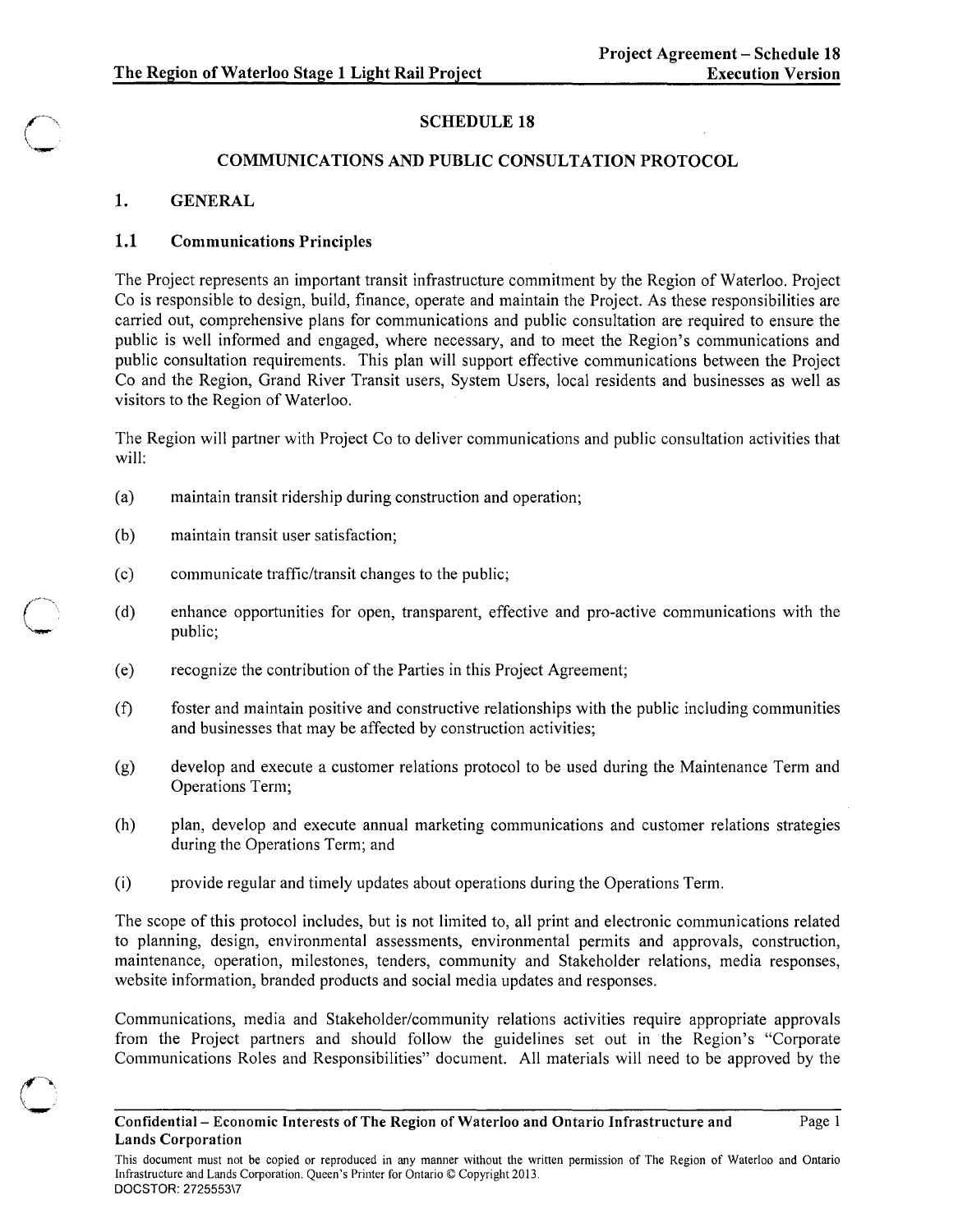Region. Where required, provincial and federal government approval will be facilitated through the Region.

# 1.2 Communications Working Group

The Region and Project Co will provide staff to support all communications and public consultation activities related to the Project. These staff will form the Communications Working Group, whose responsibilities include developing and implementing communications, public consultation and community engagement activities for the Project.

Immediately following Financial Close, the Communications Working Group will meet to identify their working relationship, roles and, responsibilities matrix, approvals processes and procedures based on this Schedule 18 and the Project Agreement.

## 1.3 Accessibility

o

 $\cup$ 

c

All public communications from Project Co shall be deemed communications from the Region for the purposes of the *Accessibility for Ontarians with Disabilities Act,* (Ontario).

## 2. REGION RESPONSIBILITIES

## 2.1 Lead Communications, Community Engagement and Public Consultation Role

The Region, as the Project owner, will assume the lead communications role. The Region will take primary responsibility for all communications matters related to transit policy, transit fares, and the development of messaging and public education messaging on the importance of transit, its long-term benefits and the need for transit investments. The Region will:

- (a) provide identified, dedicated lead communications contacts with applicable skills and experience with 24/7 availability on applicable aspects of communications and issues management;
- (b) provide an identified, dedicated media-trained lead media spokesperson, with back-up media-trained personnel, as required, with 2417 availability on applicable aspects of communications;
- (c) act as primary media contact for the Project;
- (d) provide final review and approval of all public communications and community engagement materials;
- (e) communicate promptly with all relevant parties on crisis issues and communicate within 24 hours on general issues; and
- (1) provide coordinated updates to internal/external Stakeholders, as required.

## 2.2 Region Communications Responsibilities During the Design and Construction Works

Up to the Substantial Completion Date of the Project, the Region will be responsible for the following matters: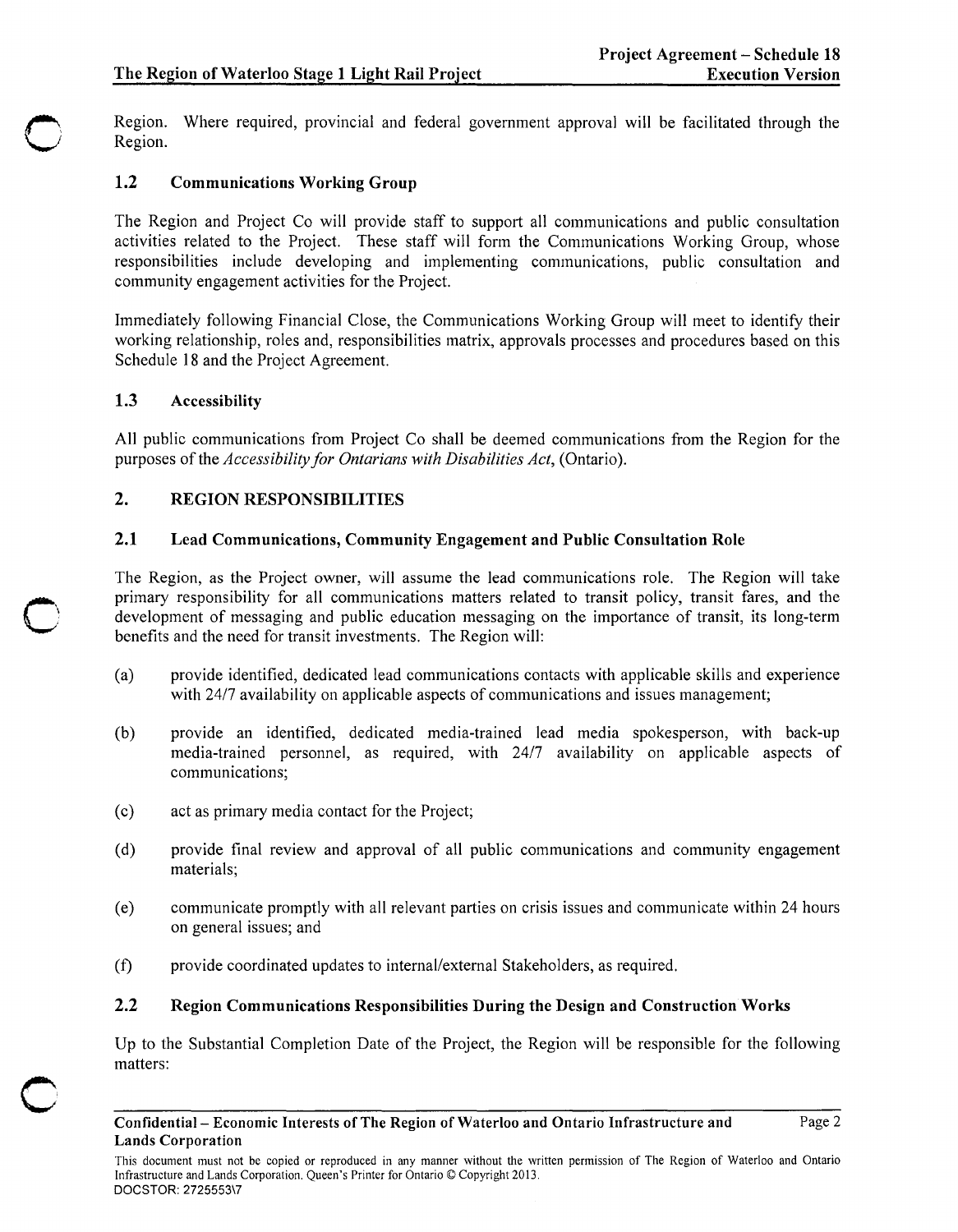- (a) Communications: Develop, in cooperation with Project Co, a comprehensive communications strategy and program that includes community relations, community engagement, coordinated issues management, such as complaints management and dispute resolution, coordinated media relations, marketing, special events, employee communications and government relations.
- (b) Crisis Communications: Undertake, in cooperation with Project Co, required planning for potential crisis issues related to the Project. A plan will be developed within 30 days following Financial Close outlining the roles and responsibilities of both the Region and Project Co during a crisis situation. In the event of an unforeseen emergency situation, the Region shall be responsible for necessary communications activities outside of construction-related incidents and emergencies.
- (c) Media Inquiries: Assess the purpose of media inquiries and identify the appropriate spokesperson to respond.
- (d) System Related Communication: Provide all communications related to the provision of Region Activities and lead all communications otherwise related to the System.
- (e) Social Media: Maintain a Project blog and provide timely responses to public queries and notify the public of meetings, events or initiatives relating to the Project.
- (f) Performance Review: Review, on a periodic basis, Project Co's performance in providing communications support as outlined in Section 3 of this Schedule 18.

## 2.3 Communications Responsibilities of the Region and Project Co During the Maintenance and Operations Term

- (a) No later than 30 days prior to the Substantial Completion Date, the Parties will agree on a communications protocol to apply during the Maintenance Term and Operations Term.
- (b) Project Co will partner with the Region to plan, develop and execute annual strategic marketing communications and customer relations plans until the Expiry Date. These plans will focus on customer service, the preparation and delivery of critical incident communications, cooperation and coordination in general communications activities, and reporting.

#### 3. PROJECT CO RESPONSIBILITIES

#### 3.1 Support Communications Role

Projects of this size are of significant interest to the public, Stakeholders and the media and have a significant impact on residents, businesses, commuters and others during construction, operation and maintenance. Project Co is required to be committed to working with the Region and any Region Party to engage the public, Stakeholders and the media through communications, consultations, liaison and notification as the Project is commissioned, constructed, operated and maintained.

During the Construction Period, the emphasis of communication, consultation and community liaison and notification activities will be on involving and informing the public, Stakeholders and the media of construction activities and their impact.

This document must not be copied or reproduced in any manner without the written permission of The Region of Waterloo and Ontario Infrastructure and Lands Corporation. Queen's Printer for Ontario © Copyright 2013. DOCSTOR: 2725553\7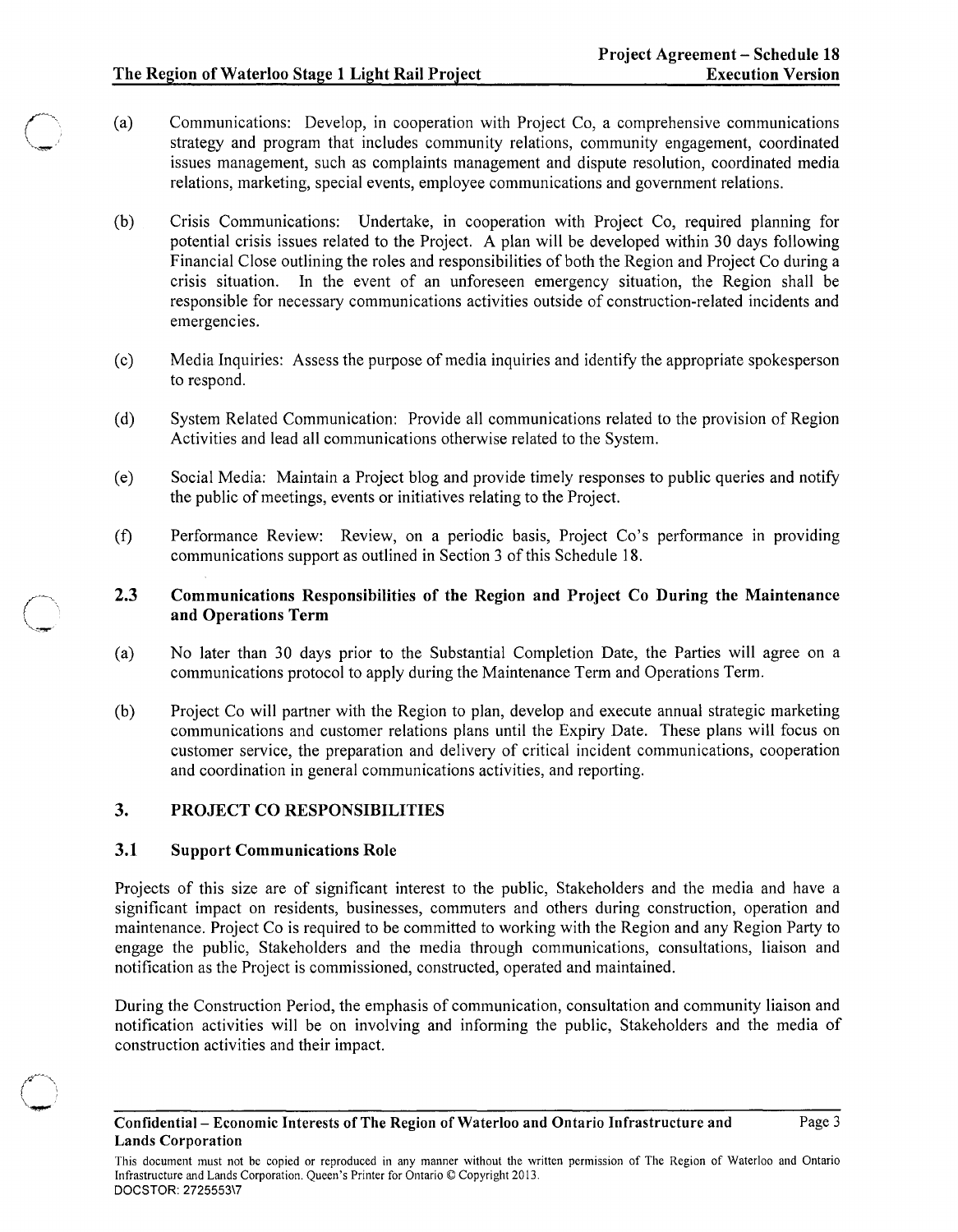Page 4

During the Operations Term and Maintenance Term, the emphasis of communication will be on customer service, the preparation and delivery of critical incident communications, cooperation and coordination in general communications activities, and reporting.

Project Co will support the Region with respect to communications related to the Project. Project Co will:

- (a) provide, maintain and staff a Regional Municipality of Waterloo based office within sixty (60) days after Commercial Close but no later than the start of Construction Clearing and Grubbing, at which Region personnel can collocate and where Stakeholders can access consultation eventrelated materials and Project related information can be communicated during normal business hours during the Construction Period;
- (b) provide identified, media-trained media spokesperson (with back-up media-trained personnel, as required) from Project Co to address and respond to issues and concerns during the Construction Period, Operations Term and Maintenance Term;
- (c) respond to communications issues in accordance with agreed timeframes;
- (d) maintain and update Project Co's Project website, as required, to facilitate public outreach and to post critical design milestones in the development of the Project, subject to review and approval by the Region;
- (e) support the Region's Project website through the timely provision of static (written) and dynamic (multimedia) content, including, but not limited to:
	- (i) a weekly blog post on Project construction with a minimum length of 150 words;
	- (ii) a monthly feature article highlighting one aspect of Project design, construction or Project benefits, with a minimum length of 500 words;
	- (iii) notifications of public consultations, consultation materials and post-consultation summaries; and
	- (iv) monthly graphics and renderings showcasing the design of each Station Stop, together with monthly high-resolution construction progress photos;
- (f) support website integration with other Region departments and government Stakeholders, including, but not limited to, Grand River Transit, Planning, Housing and Community Services, Design & Construction, as well as Corporate Communications;
- (g) review and/or provide communications and/or technical materials reasonably requested by the Region;
- (h) update, in collaboration with the Region, internal/external Stakeholders, as required, including involvement and participation in community events;
- (i) provide the public/ media reasonable access to the Site for milestone events;
- $(i)$ direct all media enquiries and interview requests to the Region's lead communications contact;

Confidential- Economic Interests of The Region of Waterloo and Ontario Infrastructure and Lands Corporation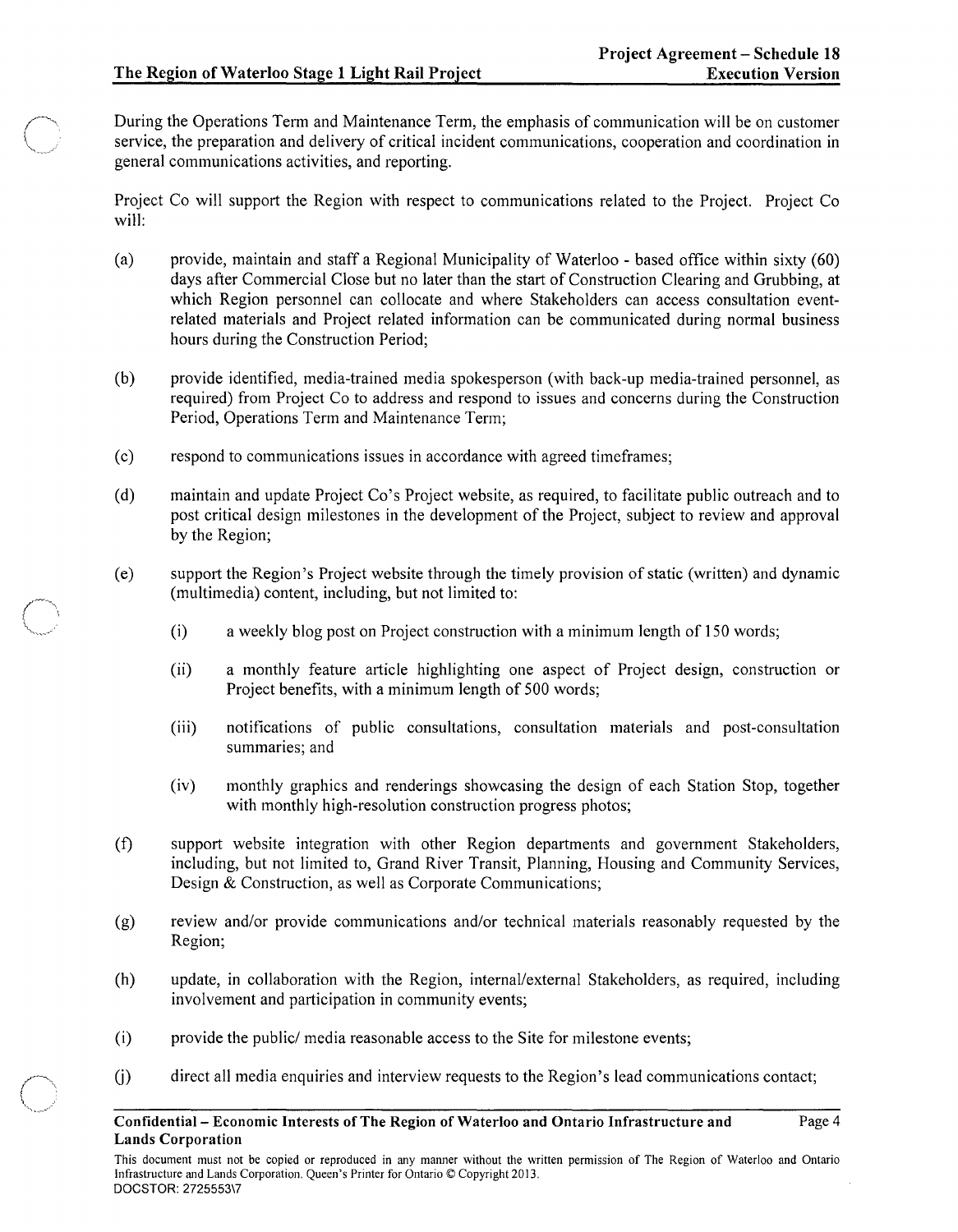$\diagup$  $\bigg\backslash$ ''-v..~"'-

- (k) maintain a written record of all material public enquiries, complaints and communications and providing copies to the Region's lead communications contact on a weekly basis (or immediately if urgent);
- (I) report to the Region on communications matters on an agreed upon basis;
- (m) participate in Region communications meetings, as required;
- (n) during a crisis situation, ensure and make available sufficient communications and Project resources to work effectively with the Region and proactively manage and perform its communications responsibilities; and
- (0) facilitate reasonable access to construction sites for designated photographers/videographers for the purpose of creating documentary and archival imagery.

## 3.2 Project Co Communications Responsibilities During the Design and Construction Works and Public Infrastructure Works

- (a) Within 30 days following Financial Close and in collaboration with the Region, Project Co will organize a formal partnering session with the Region to develop, maintain and implement a design and construction liaison and communications plan that includes:
	- (i) linkages to appropriate Region-wide initiatives including related infrastructure, program and communications initiatives;
	- (ii) a description of Project Co's approach to all communications aspects of the Project;
	- (iii) a description of Project Co's communications team, including the roles and responsibilities for each team member and any Project Co Party who will provide any aspect of the communications program;
	- (iv) the identification of proposed communication tools to be used to partner and report to the Region, for coordinated media and community relations, for coordinated issues management, for complaints management and dispute resolution and for coordinated crisis communications, with the goal of keeping the community and other Stakeholders informed with respect to the progress of the Project;
	- (v) assist the Region with community engagement strategies and tactics, including, but not limited to, newsletters, construction notices and items associated with public consultation, events and initiatives, construction-related signage, local or community-based communications that require a quick turnaround and social media;
	- (vi) public consultation and information for planning, environmental assessments and environmental permits or approvals, pre-construction and construction activities, including, but not limited to: preparing and formatting the content for advertising, storyboards, construction notices, letter, e-mail notifications, posters, Stakeholder briefings, neighbourhood meetings, flyers, informational and decorative hoarding in accordance with Region design templates. Project Co shall be responsible to prepare and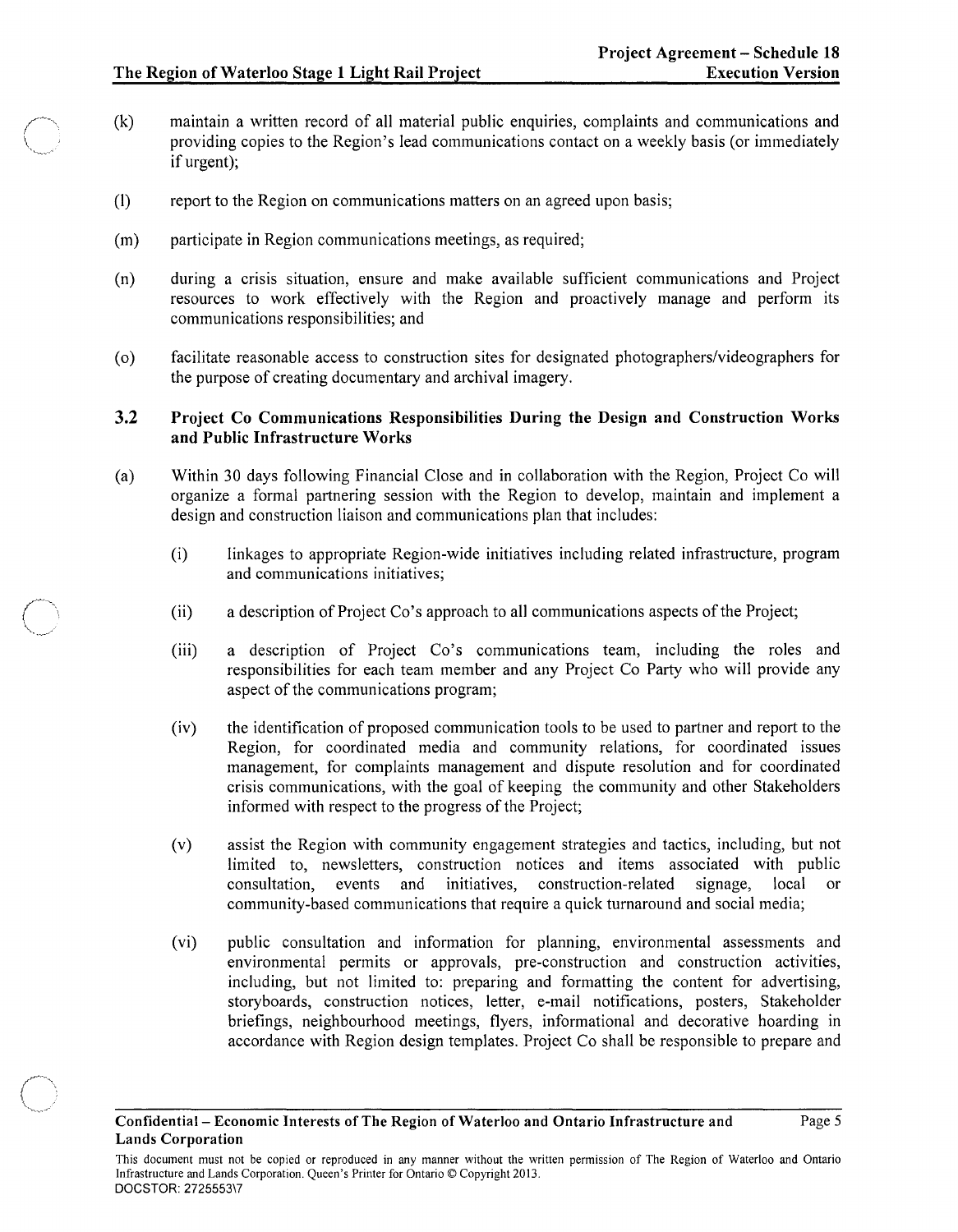submit individual consultation event plans for each consultation event with the general public prior to each such event;

- (vii) public education and advertising campaign based on the Region's advertisement strategy for the Project and contribute funding to advertisement and public education campaigns related to the construction of the Project;
- (viii) a list of all Project tenders to be issued on a biweekly basis to the Region's communications team via the Region Representative, and shall advise the Region two weeks prior to the posting of each tender to allow for any potential issue management concerns to be addressed;
- $(ix)$ internet content for the Project, the System and the Public Infrastructure, including information about construction, its impact on roads, residents and businesses, and posting of a look ahead schedule;
- (x) the Region's design templates for all information related to the Project and comply with Project identity standards on all information materials;
- (xi) content, design, production and distribution of design, construction and operation related information materials, which plan shall state that such materials are to be provided in a timely manner;
- (xii) a staffed information line and recording to update public about design and construction activities; and
- (xiii) participating in planning and executing special events for the Project as needed.
- (b) Up to the Substantial Completion Date Project Co will:
	- (i) update the design and construction liaison and communications plan on an annual basis or as reasonably requested by the Region;
	- (ii) coordinate with the Region in the implementation of the design and construction liaison and communications plan;
	- (iii) provide a dedicated representative who will attend regular meetings with the Region to discuss communication issues and developments;
	- (iv) produce monthly progress reports, which will include information on activities, public and media enquiries, any emerging issues, and actions taken in response to issues;
	- (v) in coordination with the Region, provide regular updates to the immediately affected property owners and neighbourhoods on Design and Construction Works related issues with particular attention to communicating the scope, schedule and status of the Design and Construction Works and reasonable advance notice of the schedule, where reasonably possible. This will include processes to proactively address any Design and Construction Works related inquiries and issues (e.g., public inquiries and complaints re noise, hours of work, dust, etc.);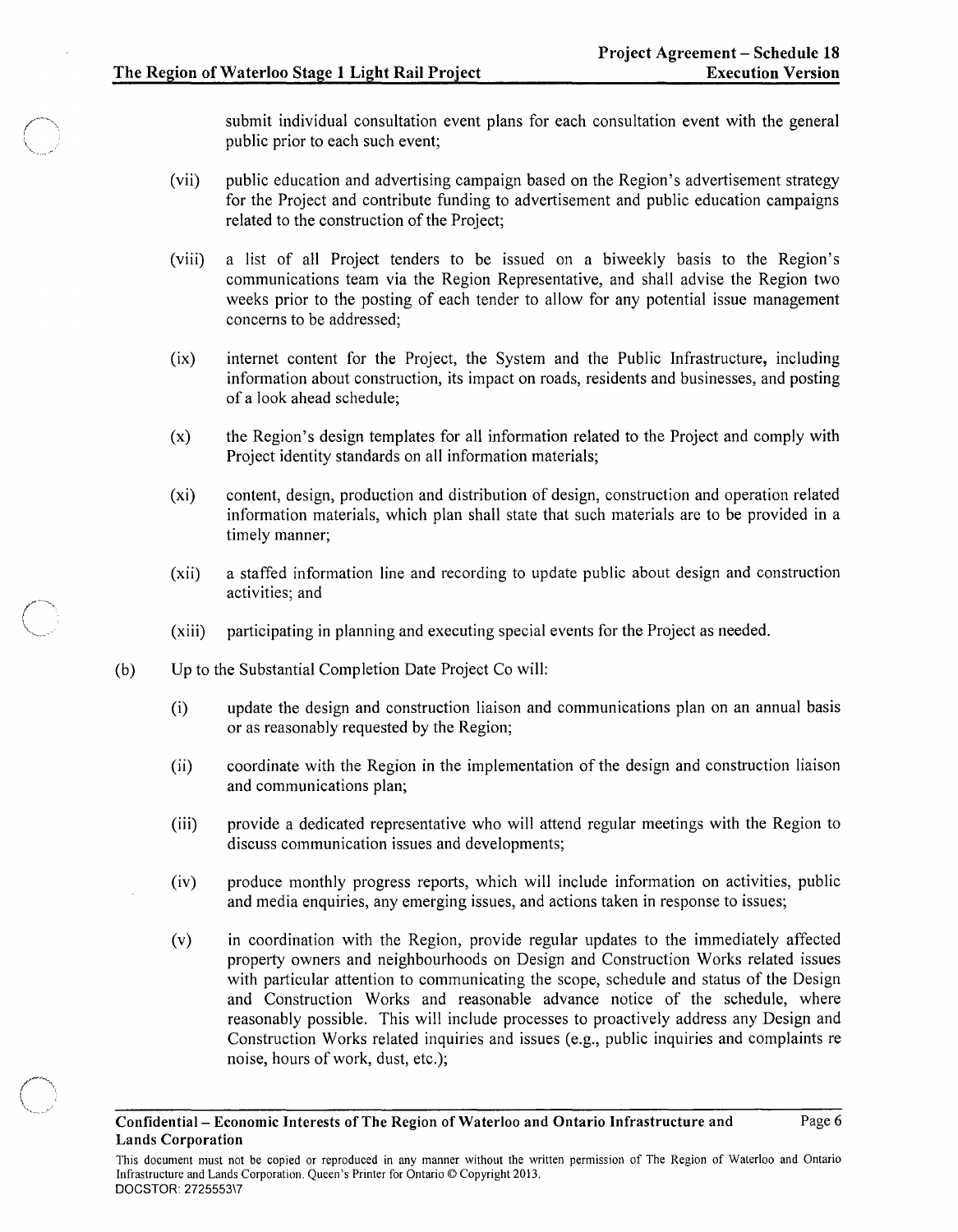- (vi) provide regular updates to the Region related to the management of local traffic during the Design and Construction Works;
- (vii) as soon as practicable following Financial Close develop, in collaboration with the Region, a crisis communication plan outlining roles and responsibilities for a list of potential crisis issues that could develop during the Design and Construction Works; and
- (viii) follow any guidelines provided by the Region related to signage or advertising at the Site.
- (c) Within 60 days following Financial Close, Project Co will:
	- (i) develop, in consultation with the Region, a community and Stakeholder outreach plan for the design and construction phases of the Project.
	- (ii) develop a promotional introductory video (no less than 5 minutes) introducing Project Co and outlining the vision for the Project implementation.
- (d) Project Co shall prepare a Complaint Protocol addressing how it will deal with and respond to inquiries, suggestions and complaints received during the entire Design and Construction Works. Project Co acknowledges that its Complaint Protocol will be placed in the public record.
	- (i) All complaints, inquiry and suggestion responses will be approved by Region Communications staff.
	- (ii) Region and Project Co will agree upon a maximum response time to these complaints, inquiries and suggestions.
	- (iii) Project Co will be responsible for maintaining an inquiry tracking software system and will track all complaints, inquiries and suggestions received and responses.

#### 3.3 Project Co Responsibilities During Operations Services

(a) Project Co shall ensure that all uniforms of staff of Project Co or a Project Co Party performing the Operations Services are consistent with the Region's corporate image and livery and that the design of the uniforms is approved by the Region prior to being issued to Project Co or any of its employees and subcontractors.

#### 3.4 Project Co Communications Responsibilities During Operations and Maintenance

- (a) Throughout the term of the Project Agreement, collaborate with the Region to plan, develop and execute annual marketing communications and a customer relations plan for the Operations Term and Maintenance Term.
- (b) Without limiting the generality of the foregoing, during the Operations Term and Maintenance Term, Project Co will:
	- (i) coordinate and collaborate in developing and executing customer relations plans to keep customers informed of schedules and maintenance program;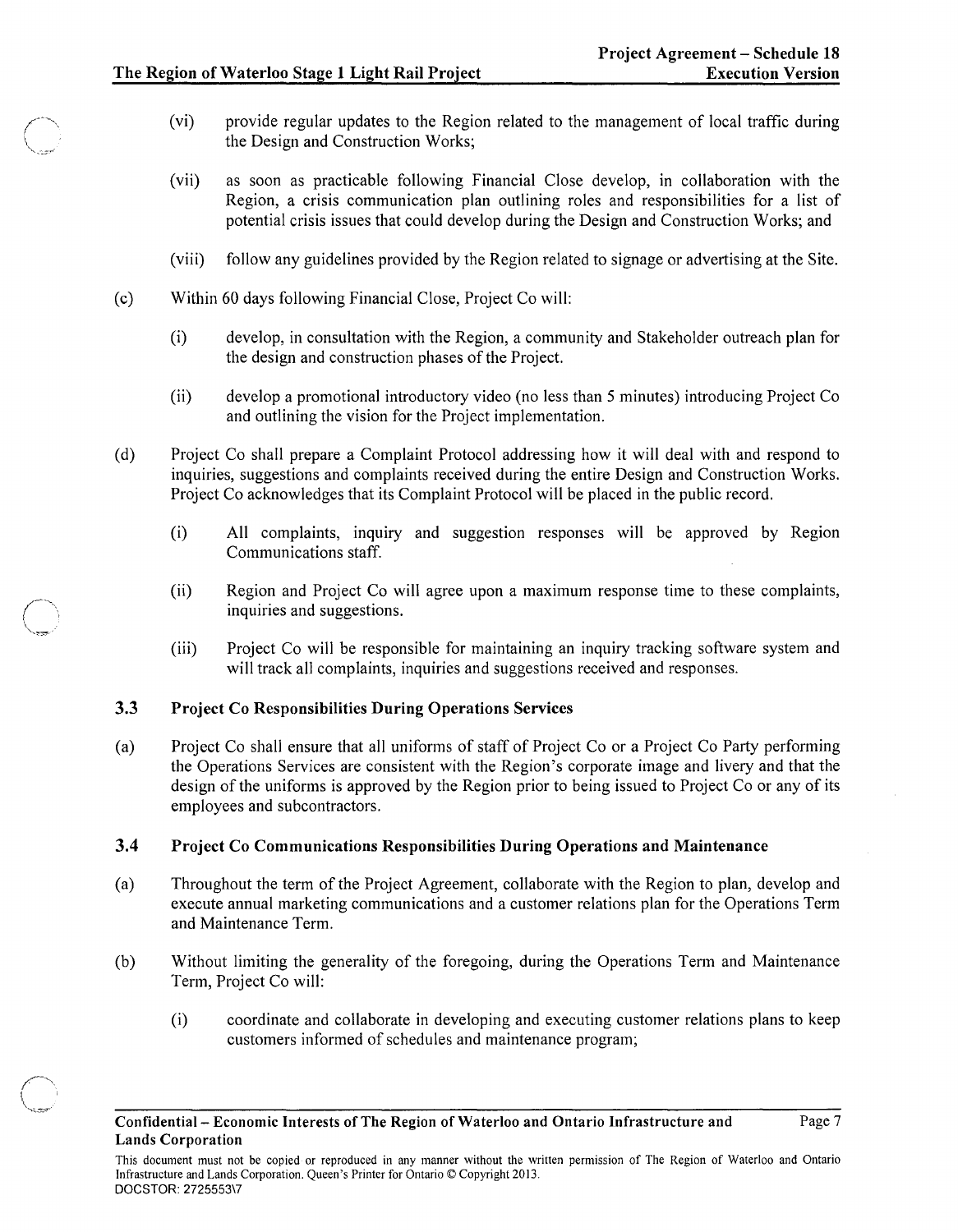- (ii) support a positive relationship with customers in consideration of customers' complete transit experience. This includes: the customer experience with the built environment of the System; customer experience with Project Co staff; and Project Co support of Region staff regarding customer relations. Consideration shall include but is not limited to: accessible and clear visual, verbal, and/or electronic communication of fare and route information, as well as management and response to customer complaints;
- (iii) notify the public of operational information and changes in operation, which may include but is not limited to: schedule changes, delays, connections to other transit modes, special events, slowed operations, and short turns; and
- (iv) report all safety incidents on the System and the Public Infrastructure involving customers and the public. In addition, fully cooperate with Region authorities during incident investigation. Project Co will provide CCTV records, Maintenance Management Information System data, and other relevant information as requested for purposes of incident investigation.
- (v) develop, maintain and implement an operations and maintenance communications plan that includes:
	- (A) linkages to appropriate Region wide initiatives, including related infrastructure, program and communications initiatives;
	- (B) a description of Project Co's approach to all communications aspects of the Project;
	- (C) a description of Project Co's communications team, including the roles and responsibilities for each team member and any Project Co Party who will provide any aspect of the communications program;
	- (D) the identification of proposed communication tools to be used to partner and report to the Region, for coordinated media and community relations, for coordinated issues management, for complaints management and dispute resolution and for coordinated crisis communications, with the goal of keeping the community and other Stakeholders informed with respect to the operations and maintenance of the Project;
	- (E) assisting the Region with community engagement strategies and tactics, including, but not limited to, newsletters, items associated with public consultation, events and initiatives, local or community based communications that require a quick turnaround and social media;
	- (F) a public education and advertising campaign based on the Region's advertisement strategy for the Project and contribute funding to advertisement and public education campaigns related to the operations and maintenance of the Project;
	- (G) content, design, production and distribution of operations and maintenance related information materials; and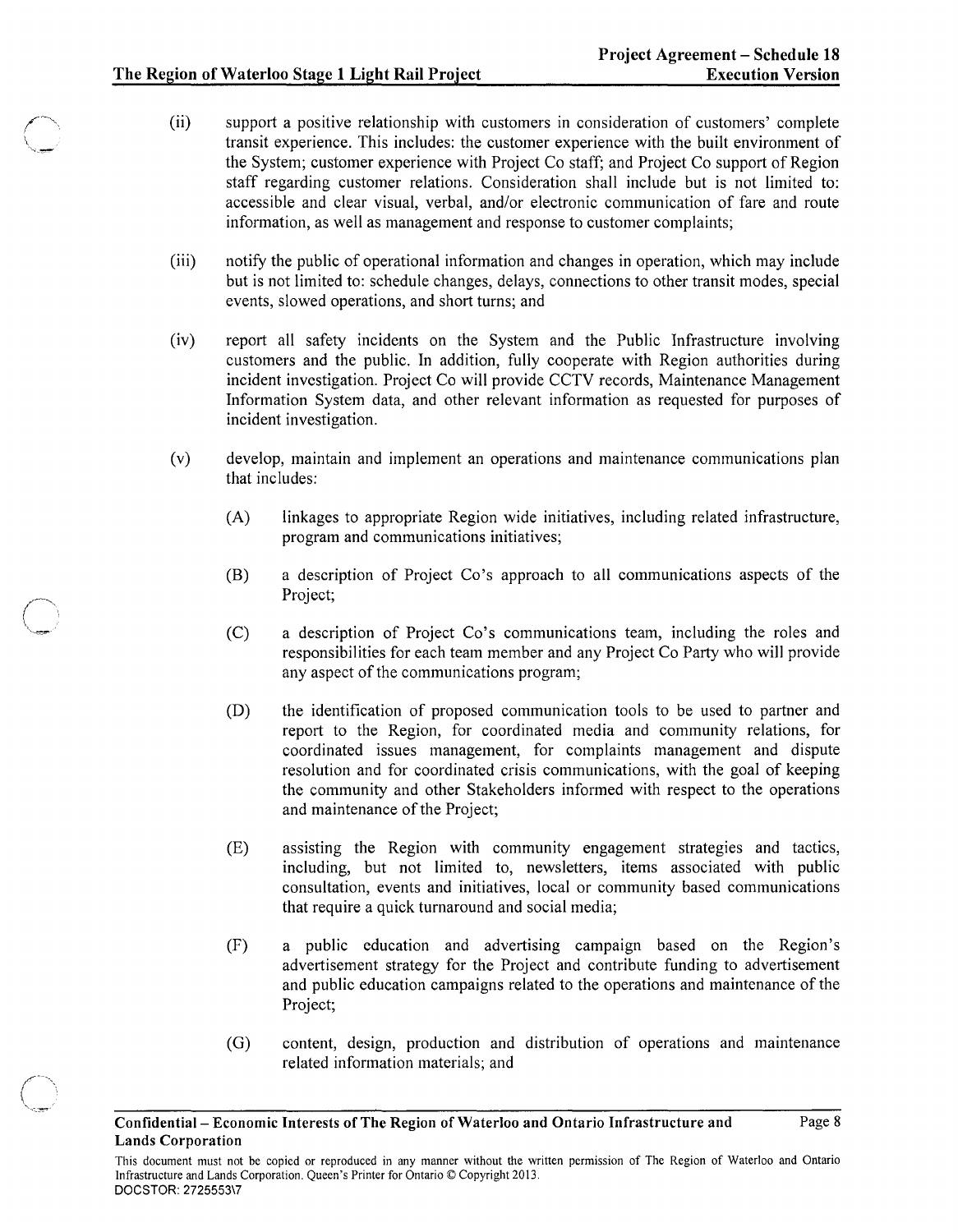(H) participating in planning and executing special events for the Project as needed.

## 4. PUBLIC DISCLOSURE AND MEDIA RELEASES

#### 4.1 Public Disclosure and Media Releases

- (a) Project Co shall not, and shall ensure that no Project Co Party shall, issue or disseminate any media release, public announcement or public disclosure (whether for publication in the press, on the radio, television, internet or any other medium) relating to the Project, this Project Agreement, the Region Activities or any matters related thereto, without the prior written consent of the Region, in its sole and absolute discretion, or, in the case of any media release, public announcement or public disclosure required by Applicable Law, without the prior written consent of the Region.
- (b) Unless otherwise required by Applicable Law (but only to that extent), neither Party shall use the other Party's name or refer to the other Party, directly or indirectly, in any media release, public announcement or public disclosure (whether for publication in the press, on the radio, television, internet or any other medium) relating to the Project, this Project Agreement, the Region Activities or any matter related thereto, without the prior written consent of the other Party.
- (c) Project Co shall comply, and shall ensure that all Project Co Parties comply, at all times, with the Region's media release and pUblicity protocols or guidelines, as such protocols and/or guidelines are updated by the Region from time to time.

#### 5. CONSTRUCTION SIGNAGE

#### 5.1 Construction Signage Guidelines

With respect to any signage that may be produced for, erected and maintained at or on the Site or Project, Project Co, Project Co Parties and/or the Lenders, as applicable, shall:

- (a) include the Region of Waterloo logo, Ontario logo, Canada wordmark and any Project related logo/branding;
- (b) be in both official languages, English and French;
- (c) ensure that the signage is no larger than the larger of: (i) an existing government Project sign on the Site; or (ii) 16 feet by 8 feet;
- (d) adhere to local by-laws including by-laws regarding placement and size;
- (e) consider signage material suitable for long-term outdoor exposure;
- (f) provide a mock-up of the signage to the Region Representative for approval prior to printing; and
- (g) be responsible for installation, maintenance and removal of the signage.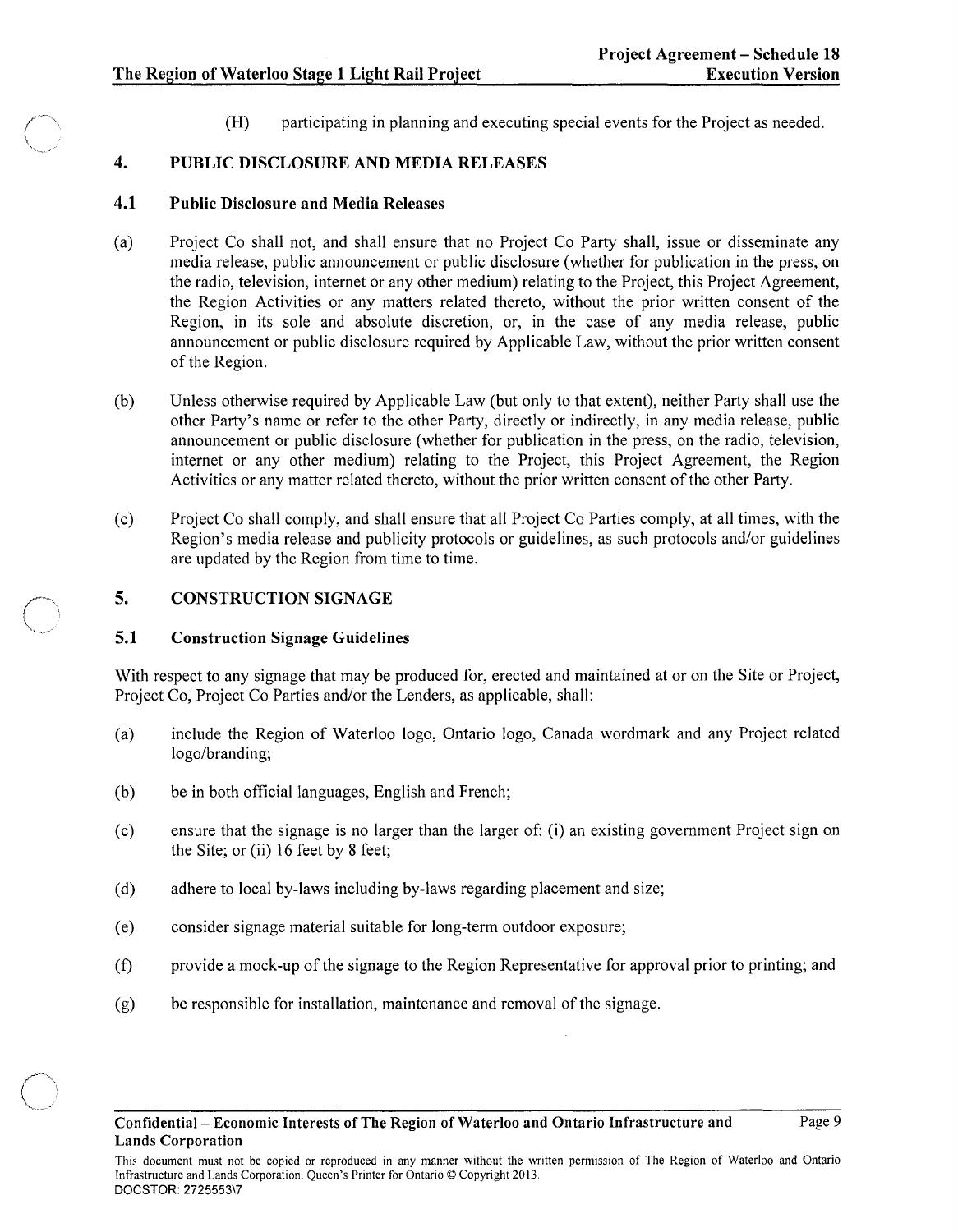Page 10

# 6. CONSULTATION

## 6.1 General

- (a) The design and development of the Project shall be implemented with adherence to the Stakeholder consultation commitments and requirements (if any) as set out in the Environmental Approvals.
- (b) Consultations shall be conducted on a range of topics, some of which will be overarching and apply to the length of the Project (e.g. overall general construction approach; urban design, landscaping and aesthetics), while others may be more stage, topic or geographic area-specific (e.g. noise mitigation; dust control; access to affected businesses). The nature or form of the consultation may vary based on the topic being addressed.

#### 6.2 Stakeholders

As a general Project principle, the views and perspectives of various Stakeholders are to be given respectful consideration and due weight. Those to be consulted will include, but not be limited to the following:

- (a) the Region of Waterloo;
- (b) the general public (including property owners, ratepayer and neighbourhood groups, and citizens at large);
- (c) the area municipalities of Cambridge, Kitchener and Waterloo;
- (d) business (both individual operators and representative groups, such as Chambers of Commerce/ Board of Trade and local Business Improvement Areas);
- (e) transportation service providers;
- (f) conservation authorities and other Governmental Authorities;
- (g) Utility Companies;
- (h) Emergency Services Providers; and
- (i) various community interest groups, including environmental groups, health groups, natural and cultural heritage groups, and others.

#### 6.3 Region of Waterloo Responsibilities

The Region will collaborate with Project Co to develop all public consultation activities and events during the Design and Construction Works. The Region will:

(a) provide, when required, appropriate staff, independent consultation/facilitation specialists and advance media relations services to attend and be resources to various consultation events;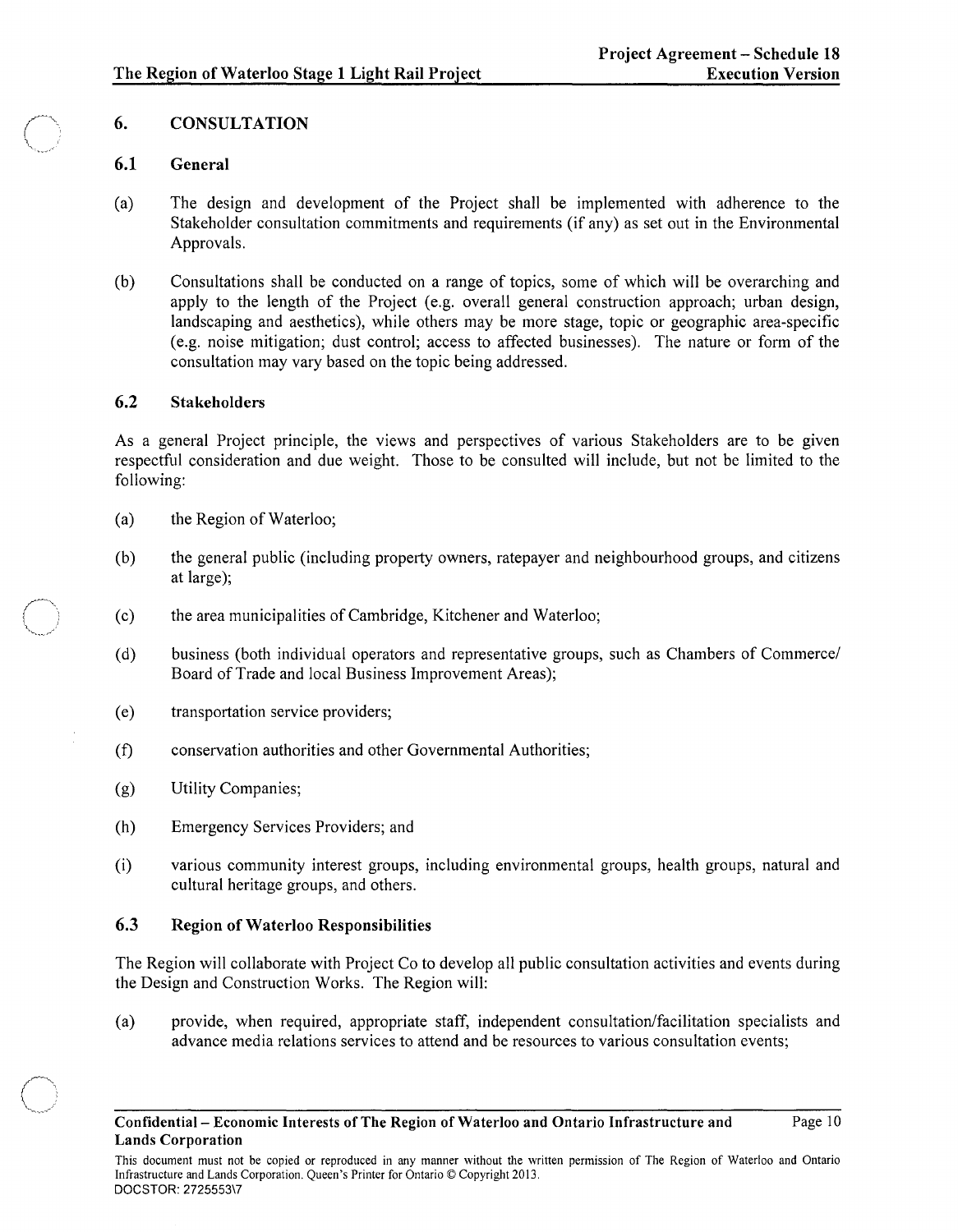- (b) support consultations by providing advice on and approval in respect of the following items which Project Co is to prepare and submit in accordance with the Review Procedure:
	- (i) comprehensive and meeting-specific consultation plans;
	- (ii) consultation event summaries both 'quick turnaround' synopses and more comprehensive reports;
	- (iii) proposals for Project Co Parties who will participate in and/or present at consultations and related meetings and workshops;
	- (iv) identify Stakeholders and together with Project Co, determining how Stakeholder input will be considered, responded to, and/or accommodated in the Project;
	- (v) provide access communications tools to notify the public of impact to traffic during the Construction Period;
	- (vi) develop protocols for media inquiries related to the Project; and
	- (vii) provide progress reporting, including accurate and timely information, to present to Regional Council.

## 6.4 Project Co Responsibilities

Project Co will support the Region in conducting and implementing the consultation program and related communication activities. During the Design and Construction Works Project Co shall:

- (a) prepare and submit individual plans for each consultation event prior to each such event, including clear objectives, target audiences, meeting format/approaches and related tactics appropriate for the audience and prepare all informational materials to be used as part of the consultation event;
- (b) coordinate the development and placement and cover the related costs of any advertising and public notices to promote public consultation events and ensuring appropriate notice is provided to the public and target audiences in advance of consultation events;
- (c) secure and cover the related costs (including, without limitation, venue rental, equipment rental, catering) of all meeting venues and prepare site-specific layout plans;
- (d) provide all equipment and supplies necessary to conduct the consultation events (including, but not limited to, computers, projectors, cables, power cords, screens, easels, flip-charts, pens/markers, registration/sign-in sheets, etc.);
- (e) provide a contact for and coordinating responses to any consultation events for which a participant RSVP is being requested;
- (f) attend with representatives of the Region at Stakeholder meetings, municipal council and local government presentations, and such other meetings as the Region deems necessary or desirable, including the provision of sufficient personnel to staff the events at sign-in tables, displays, roundtable discussions, as presenters, etc;

Confidential- Economic Interests of The Region of Waterloo and Ontario Infrastructure and Lands Corporation